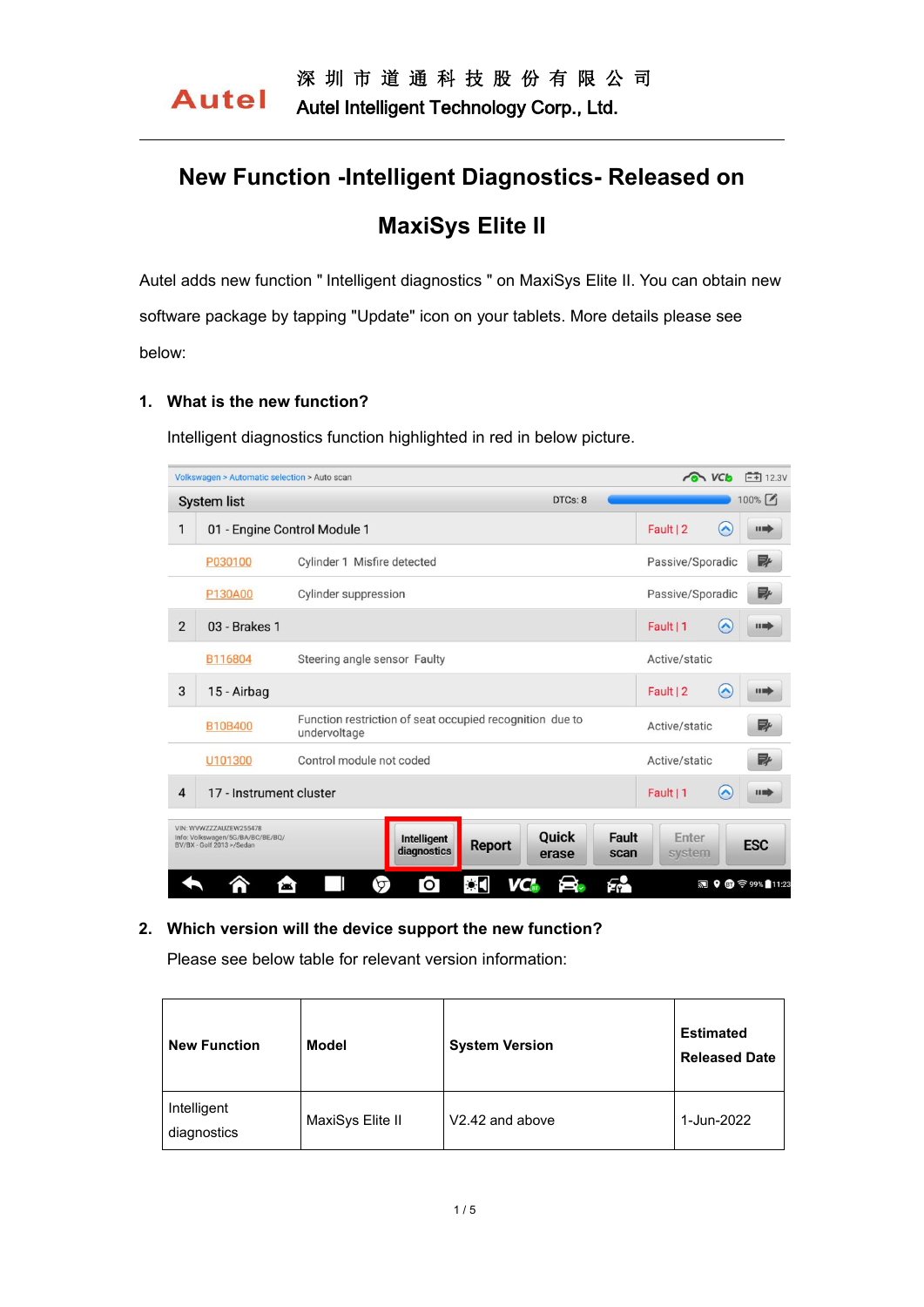#### **3. How to get the new function?**

**Autel** 

Tap **Update** icon to update the device's system version to V2.42 or above one and download all available vehicle software.

Note: If there is not enough storage for downloading update, customer can insert a micro SD card to the device.

### **4. What is Intelligent diagnostics function?**

**Intelligent Diagnostics** is a specific fault code analysis function, with which you can access the most comprehensive and the latest code-specific data, DTC analysis,

repair assist, repair tips, and relevant repair cases.

Intelligent Diagnostics adopts the scientific data cloud computing technology to match the specific fault code with the exact vehicle model. And the data has been thoroughly verified by automotive maintenance professionals.

The following are main parts of the code data contained in Intelligent Diagnostics:

- a) Technical Service Bulletin (OEM Information).
- b) DTC Analysis.
- c) Repair Assist.
- d) Repair Tips.
- e) Relevant Cases.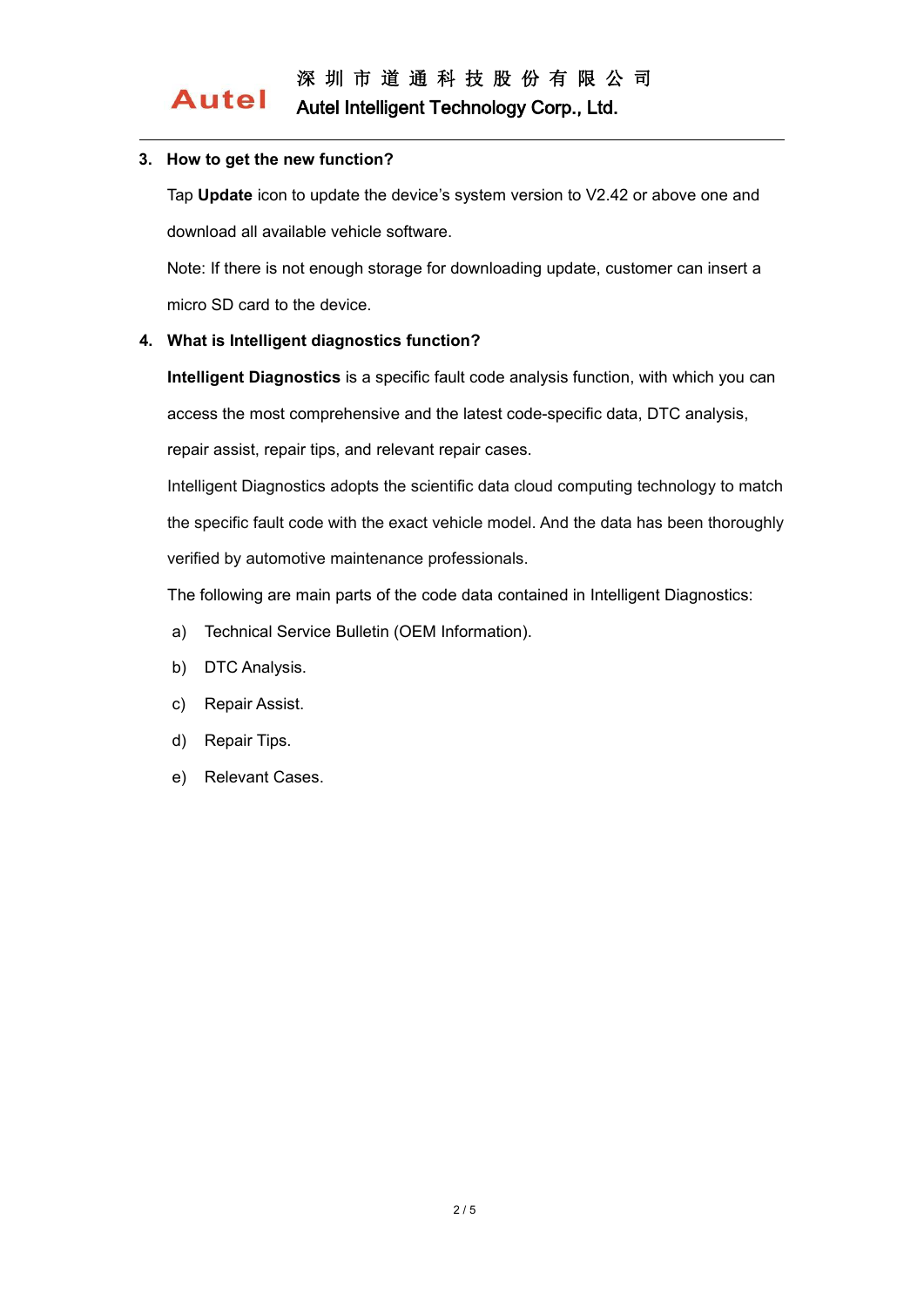

## 深 圳 市 道 通 科 技 股 份 有 限 公 司

Autel Intelligent Technology Corp., Ltd.

| Intelligent diagnostics                                                                                                                          |                                                                                   |                                                                                                                           |  |
|--------------------------------------------------------------------------------------------------------------------------------------------------|-----------------------------------------------------------------------------------|---------------------------------------------------------------------------------------------------------------------------|--|
| All systems                                                                                                                                      |                                                                                   |                                                                                                                           |  |
| <b>Technical service bulletin</b><br>ゝ<br>Update Programming, Fault Code<br><b>TSB</b>                                                           |                                                                                   |                                                                                                                           |  |
| P0300 P0301 P0302 P0303 P0304<br>Stored in ECM Fault Memory<br><b>Update Programming, DTCs</b><br><b>TSB</b><br>P0300-P0306, P068A Stored in The | Repair assistance information<br>related to the fault code                        | For common fault codes, calculate all<br>fault code weights and provide detailed<br>maintenance measures to intelligently |  |
| Engine Control Module (ECM) -J6<br><b>Update Programming, DTCs</b>                                                                               |                                                                                   | guide users to solve faults                                                                                               |  |
| <b>TSB</b><br>P0300-P0304 Stored in The ECM<br><b>Fault Memory</b>                                                                               | <b>DTC</b> analysis                                                               | <b>Repair Assist</b>                                                                                                      |  |
| <b>Repair tips</b>                                                                                                                               |                                                                                   | $\mathbf{\mathbf{z}}$                                                                                                     |  |
| Replaced the spark plug<br>Replaced the fuel injector<br>Replaced the Ignition coil                                                              |                                                                                   | 四 ><br>四 ゝ<br>四 ゝ                                                                                                         |  |
|                                                                                                                                                  |                                                                                   |                                                                                                                           |  |
| <b>Relevant cases</b>                                                                                                                            |                                                                                   |                                                                                                                           |  |
|                                                                                                                                                  |                                                                                   |                                                                                                                           |  |
| 2011 Volkswagen Polo idle jitter                                                                                                                 | 2012 Volkswagen Polo idle jitter<br>2015 Volkswagen GOLF Sportsvan<br>idle jitter | 2012 Volkswagen Polo engine<br>rough idle                                                                                 |  |
| VIN: WVWZZZAUZEW255478<br>Info: Volkswagen/5G/BA/BC/BE/BQ/BV/BX - Golf 2013 >/Sedan                                                              |                                                                                   | $\rightarrow$<br><b>ESC</b>                                                                                               |  |

- **5. What is the function of each main part in Intelligent Diagnostics?**
	- a) **Technical Service Bulletin (OEM Information):** matches the selected fault code with relevant vehicle manufacturer TSBs, including relevant vehicle models, malfunction phenomenon, repair solution or recall information, etc., which can assist technician to avoid unnecessary troubleshooting procedure, thus improve maintenance efficiency.
	- b) **DTC Analysis:** provides detailed information for fault code including fault description, possible cause and possible solution.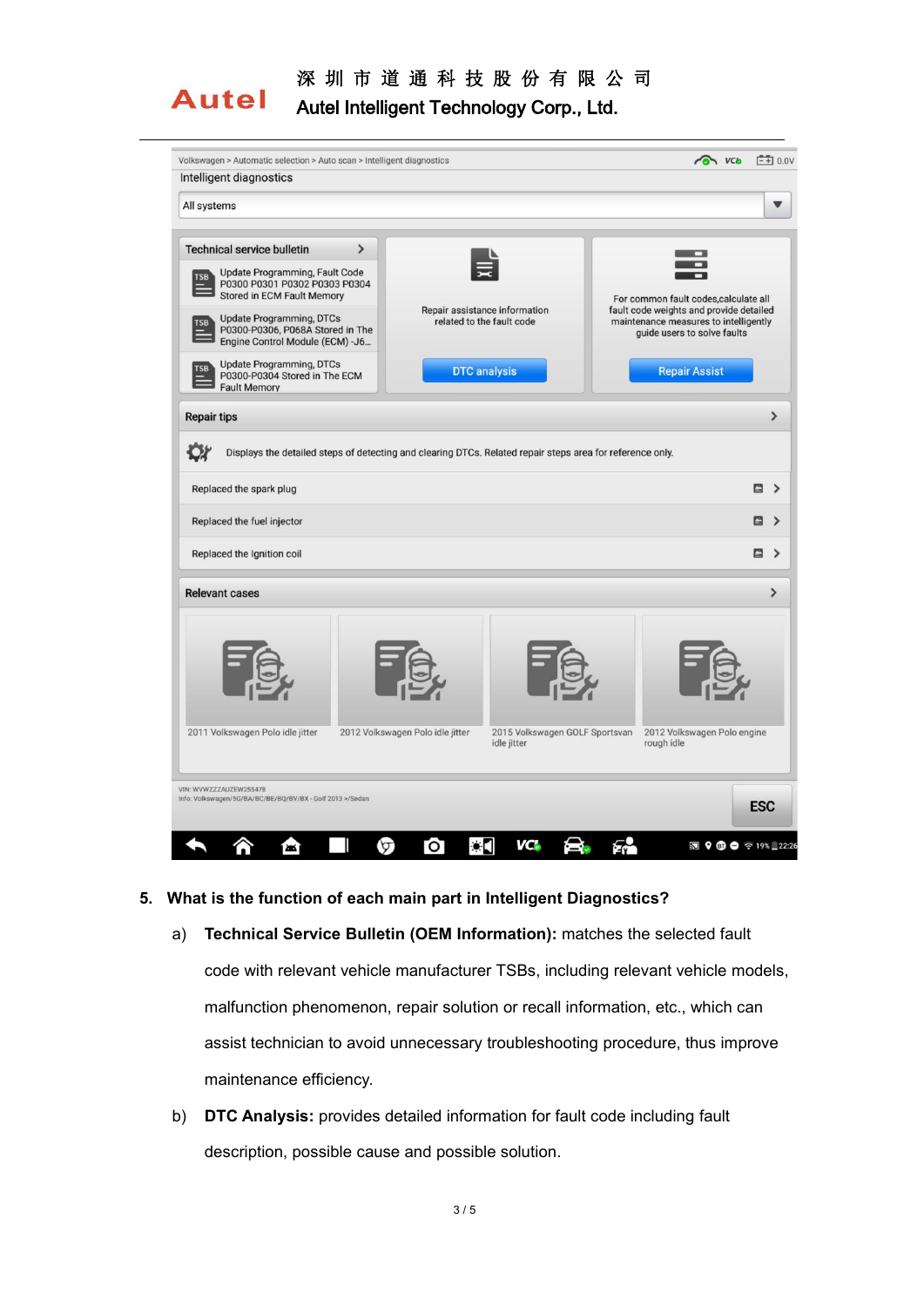### 深 圳 市 道 通 科 技 股 份 有 限 公 司 Autel Intelligent Technology Corp., Ltd.

- c) **Repair Assist:** intelligently prioritizes DTCs and leads the user to the proper repair, and match maintenance information such as relevant Wiring Diagram to guide customer to troubleshoot the fault step by step.
- d) **Repair Tips:** displays a range of diagnostic and repair steps,including the information needed in order to clear the faults. The repair steps are provided in text and video.
- e) **Relevant Cases:** offers relevant fault-clearing cases for reference.

### **6. How to access Intelligent diagnostics function?**

Note: Before performing the Intelligent Diagnostics function, please ensure the

network is connected successfully.

**Autel** 

- a) Make sure vehicle communication has been established.
- b) Connect MaxiSYS Elite II tablet to the test vehicle through VCI device.
- c) Tap **Diagnostic** application and read vehicle by auto detect ormanual selection.
- d) tap **Auto Scan** from the Main menu.
- e) Tap **Fault scan** button from the bottom menu.
- f) After scanning system faults, there are two methods to access the Intelligent Diagnostics screen as below picture shows:
	- i. Access via the **Intelligent Diagnostics** button **diagnostics** to view code-related information of all DTCs for the whole vehicle.
	- ii. Access via the **Intelligent Diagnostics** icon to view code-related

p,

Intelligen

information of a specific DTC.